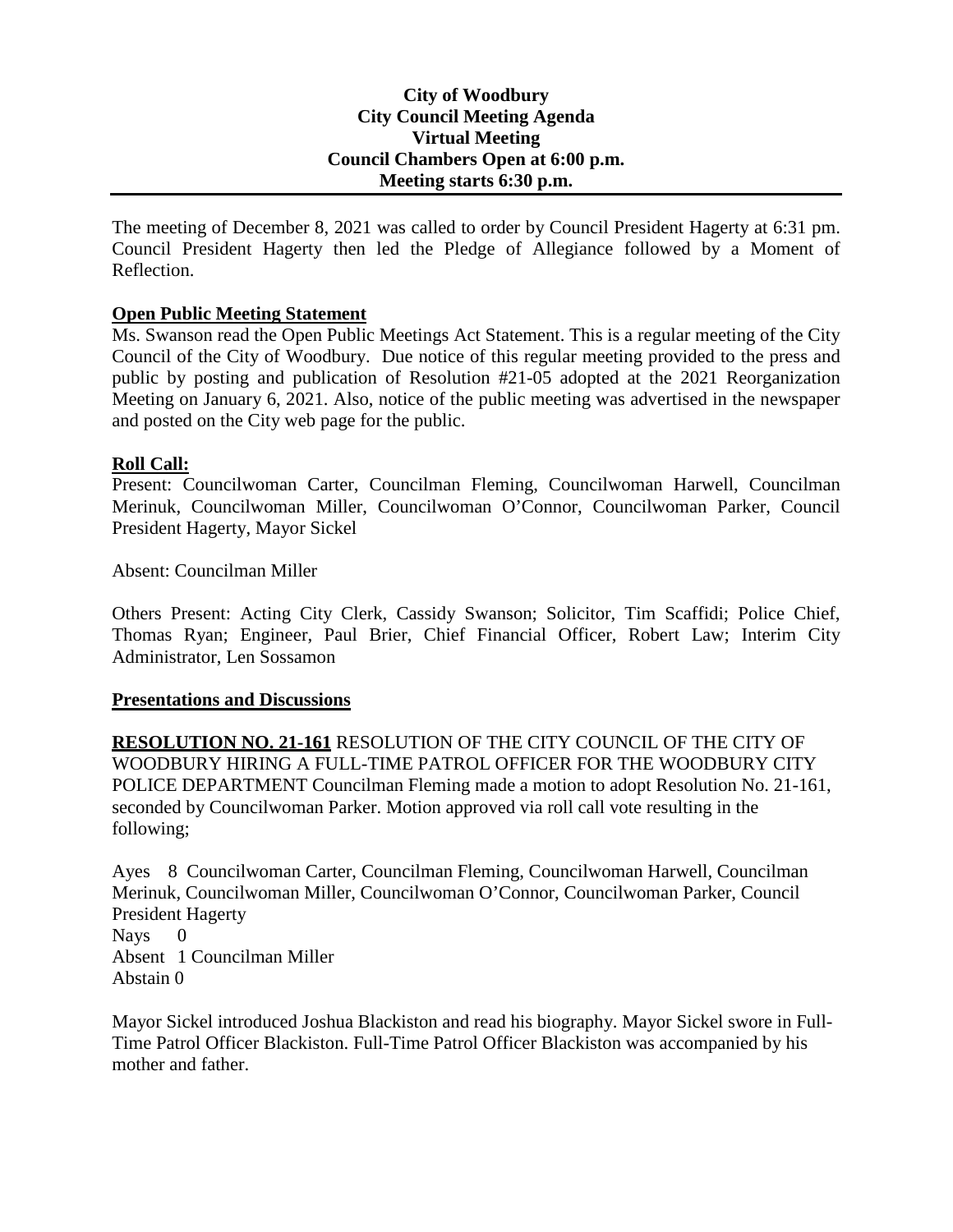**RESOLUTION NO. 21-167** RESOLUTION OF THE CITY COUNCIL OF THE CITY OF WOODBURY HIRING A SLEO II FOR THE WOODBURY CITY POLICE DEPARTMENT Councilman Fleming made a motion to adopt Resolution No. 21-167, seconded by Councilwoman Harwell. Motion approved via roll call vote resulting in the following;

Ayes 8 Councilwoman Carter, Councilman Fleming, Councilwoman Harwell, Councilman Merinuk, Councilwoman Miller, Councilwoman O'Connor, Councilwoman Parker, Council President Hagerty Nays 0 Absent 1 Councilman Miller

Abstain 0

Mayor Sickel introduced Justin Gehring and read his biography. Mayor Sickel swore in SLEO II Gehring. SLEO II Gehring was accompanied by his mother and father.

Chief Ryan thanked Mayor and Council for their support and the ability to add additional officers to the Woodbury City Police Department. Chief Ryan gave high remarks for Full-Time Patrol Officer Blackiston and SLEO II Gehring and that the City of Woodbury is lucky to have them serving our community. Chief Ryan also thanked all the family members, friends and fellow officers who came to show support for Full-Time Patrol Officer Blackiston and SLEO II Gehring.

Council President Hagerty announced a 5 minute recess. Recess began at 6:44 pm Recess ended at 6:48 pm

## **Approval of Minutes**

Councilman Fleming made a motion to approve the meeting minutes from the June 9th, seconded by Councilwoman O'Connor. Motion approved via voice vote resulting in the following;

Ayes 6 Councilwoman Carter, Councilman Fleming, Councilman Merinuk, Councilwoman Miller, Councilwoman O'Connor, Council President Hagerty Nays 0 Absent 1 Councilman Miller Abstain 2 Councilwoman Harwell, Councilwoman Parker

Councilman Fleming made a motion to approve the meeting minutes from the August 18, seconded by Councilman Merinuk. Motion approved via voice vote resulting in the following;

Ayes 7 Councilwoman Carter, Councilman Fleming, Councilwoman Harwell, Councilman Merinuk, Councilwoman Miller, Councilwoman O'Connor, Councilwoman Parker, Council President Hagerty Nays 0 Absent 1 Councilman Miller Abstain 1 Councilwoman Harwell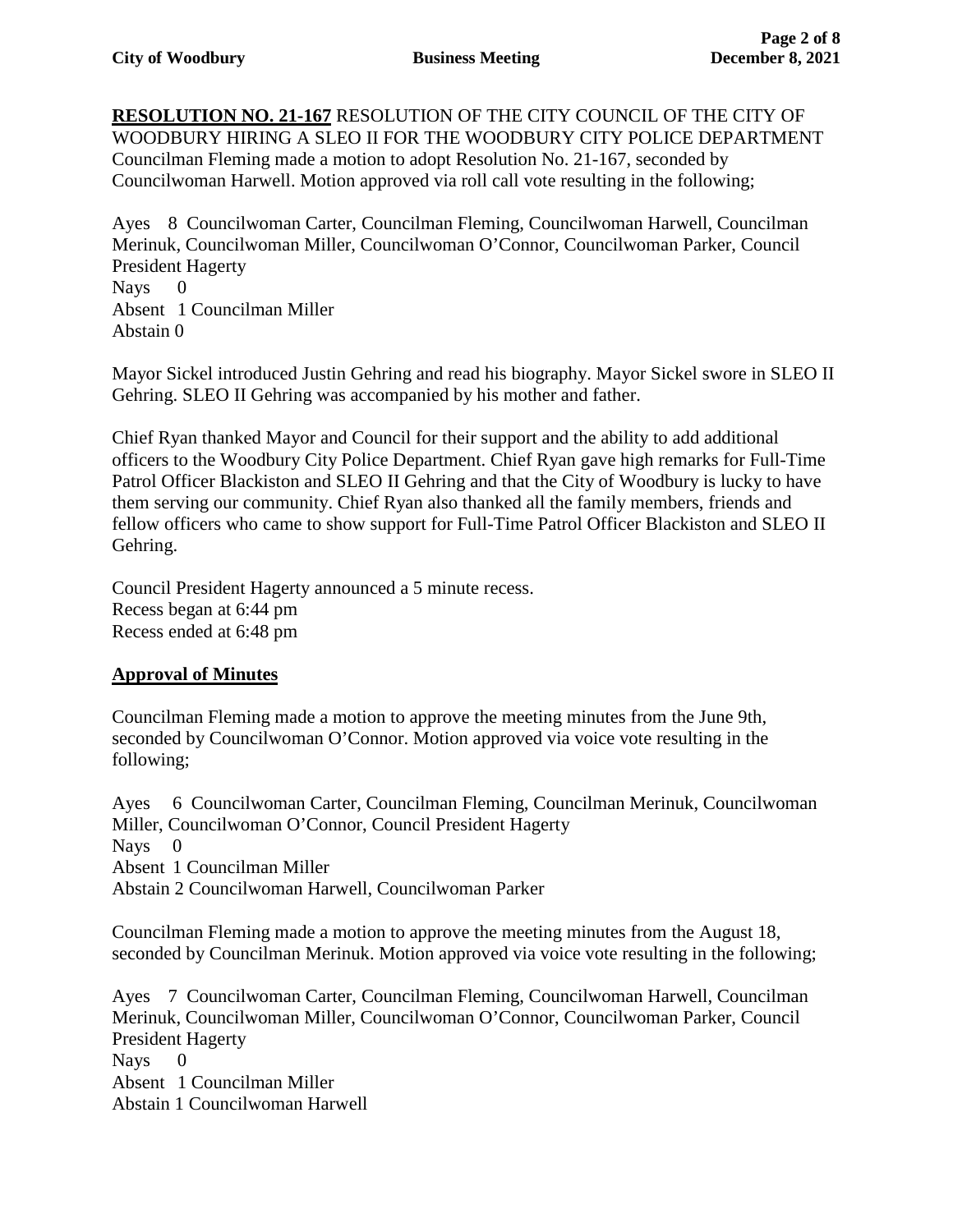## **Open to the Public for Agenda Items**

Council President Hagerty stated the meeting will be opened to the public for agenda items only. Council President Hagerty reminds everyone that each agenda item does have to get read aloud. Councilwoman Parker made a motion to open to the public, seconded by Councilman Fleming. Motion approved by unanimous voice vote. Ms. Swanson then read the titles of the Ordinances and Resolutions. Ms. Swanson went on to inform the public that at this time they can come up to the podium to be heard at this time.

Jared Hunter – 23 N. Drexel St. – Mr. Hunter asked what amendments are being made to chapters 126 and 190 specifically. Mr. Scaffidi responded. Mr. Hunter asked in regard to Resolution 21-160, what the intended outcome is of the housing market study. Council President Hagerty responded. Mr. Hunter asked in regard to Resolution 21-165, what is an operations efficiency and preliminary management plan and why is it needed. Council President Hagerty responded.

Mary Colleen Bailey Seeburg - 157 Leona Ave. – Mrs. Seeburg asked about the specific costs with relation to the legal fees mentioned in Resolution 21-162. Councilman Merinuk responded.

John Traeckner – 123 Spring St. – Mr. Traeckner asked in regard to Ordinance 2351-21, how the overnight sleeping in City parking lots will be addressed. Solicitor Scaffidi answered.

Hearing no one, Councilman Fleming made a motion to close to the public, seconded by Councilwoman Parker. Motion approved by unanimous voice vote.

## **Ordinances**

**ORDINANCE NO. 2351-21** AN ORDINANCE AMENDING CHAPTER 190, VEHICLES AND TRAFFIC, OF THE CODE BOOK OF THE CITY OF WOODBURY Councilman Fleming presented the above titled ordinance. Ms. Swanson read the title of the ordinance. Councilman Fleming made a motion to adopt Ordinance 2351-21 on second reading, seconded by Councilwoman Parker. Motion approved by a unanimous roll call vote.

Ayes 8 Councilwoman Carter, Councilman Fleming, Councilwoman Harwell, Councilman Merinuk, Councilwoman Miller, Councilwoman O'Connor, Councilwoman Parker, Council President Hagerty Nays 0 Absent 1 Councilman Miller Abstain 0

## **ORDINANCE NO. 2352-21 AN ORDINANCE AMENDING CHAPTER 162, SOLID WASTE, OF THE CODE BOOK OF THE CITY OF WOODBURY**

Councilman Fleming presented the above titled ordinance. Ms. Swanson read the title of the ordinance. Councilman Fleming made a motion to adopt Ordinance 2352-21 on second reading, seconded by Councilwoman Harwell. Motion approved by a unanimous roll call vote.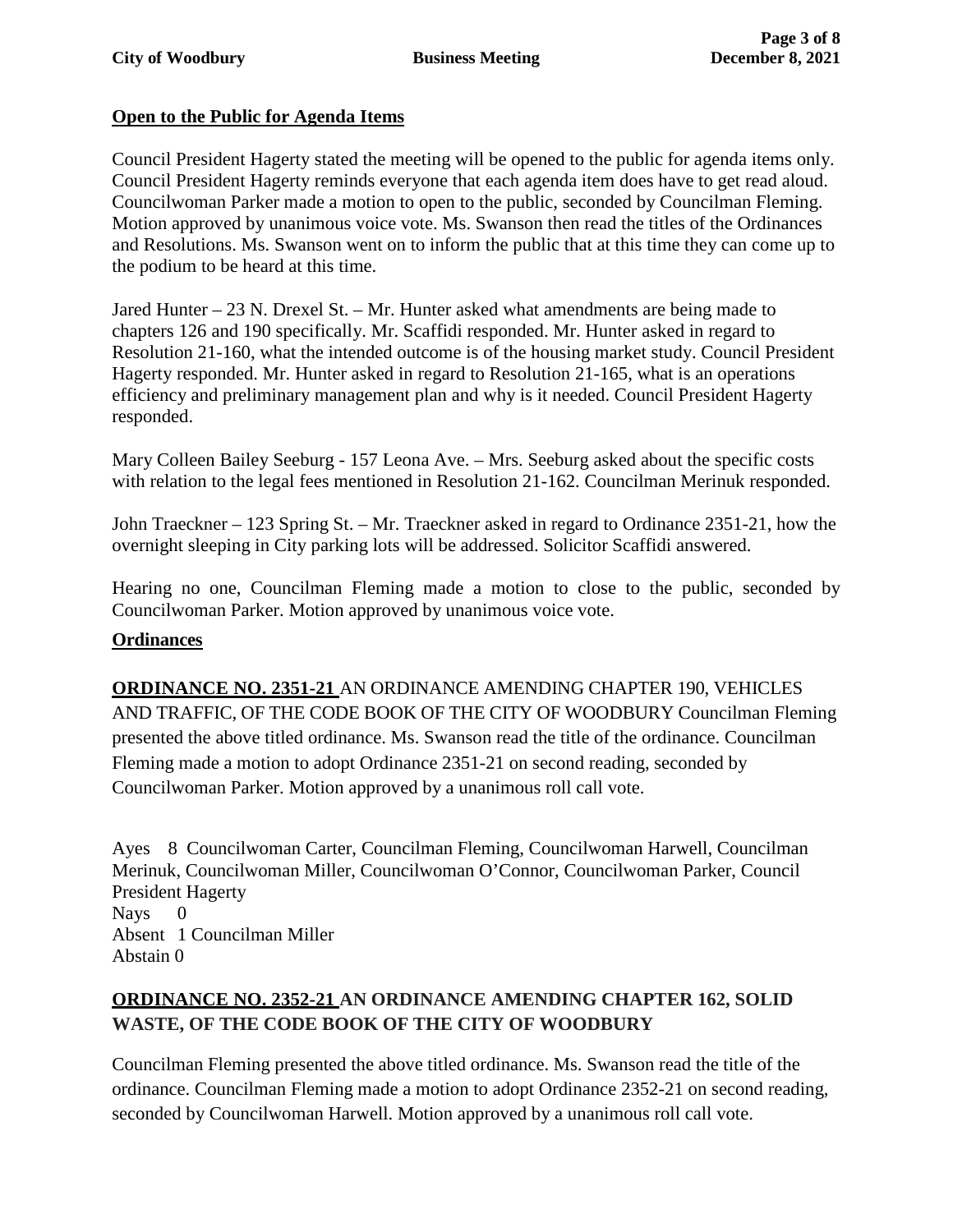Ayes 8 Councilwoman Carter, Councilman Fleming, Councilwoman Harwell, Councilman Merinuk, Councilwoman Miller, Councilwoman O'Connor, Councilwoman Parker, Council President Hagerty Nays 0 Absent 1 Councilman Miller Abstain 0

## **Resolutions**

## CONSENT AGENDA

## **RESOLUTION NO. 21-160 RESOLUTION OF THE CITY COUNCIL OF THE CITY OF WOODBURYAPPOINTING A HOUSING MARKET STUDY**

# **RESOLUTION NO. 21-162 RESOLUTION OF THE CITY COUNCIL OF THE CITY OF WOODBURY AUTHORIZING THE TRANSFER OF APPROPRIATIONS IN THE LOCAL BUDGET OF THE CITY OF WOODBURY FOR THE YEAR 2021**

**RESOLUTION NO. 21-163 RESOLUTION OF THE CITY OF WOODBURY AWARDING CONTRACT TO ENTERPRISE FLEET MANAGEMENT FOR THE PROCUREMENT OF AN OPEN ENDED VEHICLE LEASE FOR CITY VEHICLES**

**RESOLUTION NO. 21-164 RESOLUTION OF THE CITY COUNCIL OF THE CITY OF WOODBURY AUTHORIZING A MASTER EQUITY LEASE AGREEMENT WITH ENTERPRISE FLEET MANAGEMENT** 

**RESOLUTION NO. 21-165 RESOLUTION OF THE CITY COUNCIL OF THE CITY OF WOODBURY AUTHORIZING THE AWARD OF A NON-FAIR AND OPEN CONTRACT FOR PROFESSIONAL SERVICES FOR THE DEVELOPMENT OF A OPPERATIONS EFFICIENCY & PRELIMINARY MANAGEMENT PLAN**

**RESOLUTION NO. 21-166 RESOLUTION OF THE CITY COUNCIL OF THE CITY OF WOODBURY AWARDING A CONTRACT TO VORTEX SERVICES, LLC FOR THE FY 2021 SANITARY SEWER IMPROVEMENTS PROJECT WOOD STREET SEWER LINING**

END CONSENT AGENDA

Councilman Merinul made a motion to adopt the Consent Agenda as read at the beginning of the meeting, seconded by, Councilwoman O'Connor.

Motion approved via roll call vote resulting in the following;

Ayes 8 Councilwoman Carter, Councilman Fleming, Councilwoman Harwell, Councilman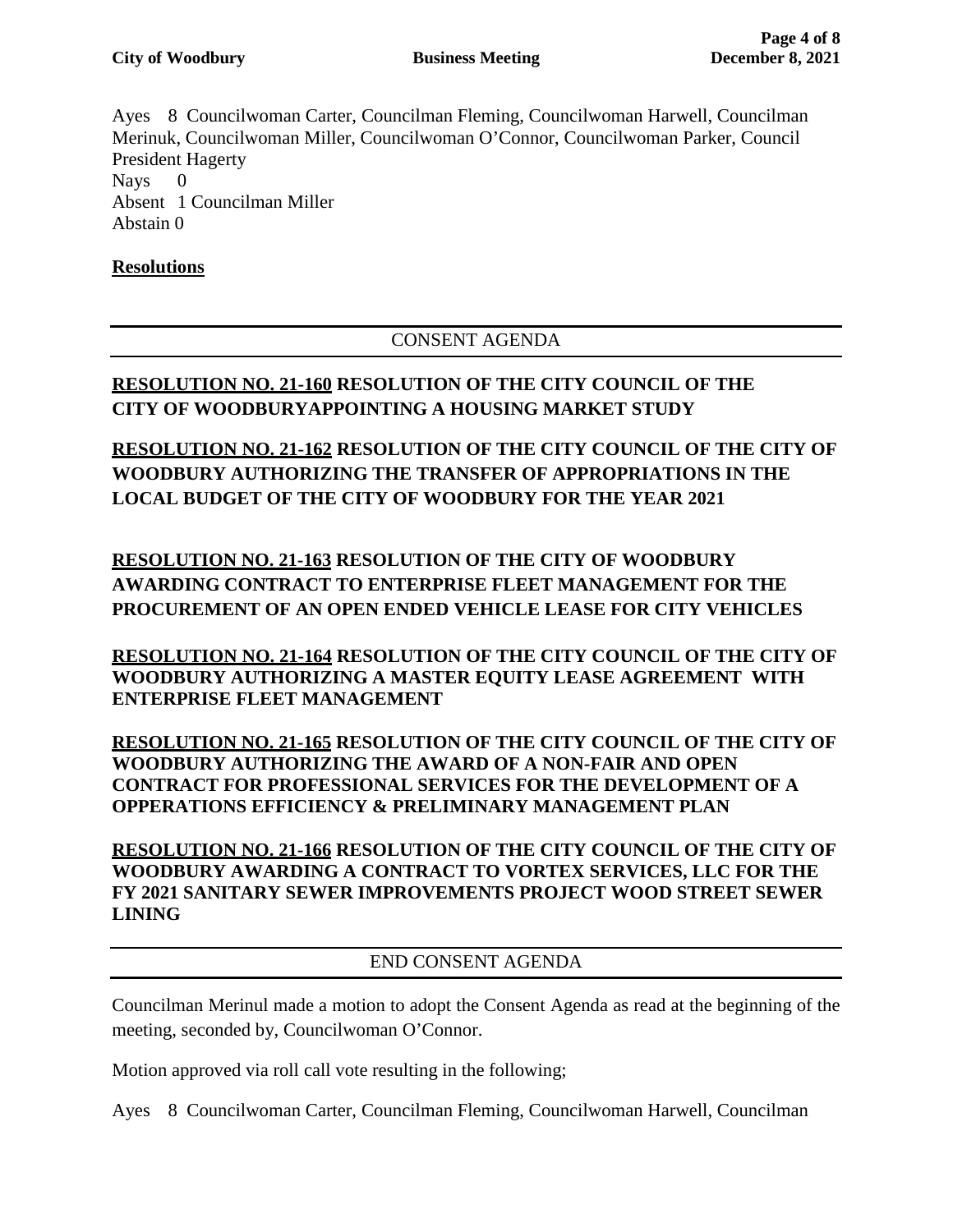Merinuk, Councilwoman Miller, Councilwoman O'Connor, Councilwoman Parker, Council President Hagerty Nays 0 Absent 1 Councilman Miller Abstain 0

## **Committee Reports**

Councilman Fleming – Finance – Councilman Fleming reported the finance committee met on Monday. They are preparing for the audit and the 2022 budget. The Finance Committee is looking at the capital improvement budget, including the necessary improvements to the fire house. The American Rescue Plan funds are being discussed as well, and the Finance Committee is looking at the best way to budget them inside the parameters set by the funds.

Councilwoman Carter - Parks and Recreation - The Woodbury Steelers played a tournament in Florida over the weekend and won. They will be playing in a championship game and additional details will be available. The youth basketball league will be starting up in January at the YMCA; sign-ups will be available there.

## **Report of the Mayor**

Mayor Sickel reported the success of the Festival of Lights event on Saturday, December 4. She expressed how all of the different community groups and members, came together to put on the event and how well attended it was. She thanked Public Works, the Firefighters and the Woodbury City Hall employees for contributing to the success of the event. She then thanked Council President Hagerty and John Leech for assisting with the re-opening of Charlie Browns and provided further details about the projected opening to be in the first quarter of 2022. She explained that you will begin to see enhancements on the exterior of the building. Additionally, owners will be acquiring grant funding for the restaurant, and plan to incorporate Councilwoman O'Connor's historical write up about the building as an attribute to the restaurant. Mayor Sickel then announced that on December  $18<sup>th</sup>$  from 1PM-4PM at Woodbury High School in the Cap Pain Gym they will be collecting donations for Toys for Tots. She recognized and thanked school resource officer Allcot, and Liz McIlvaine for organizing the event.

## **Report of the Clerk**

Ms. Swanson reminded everyone that the 2022 request for proposals are due tomorrow, December 9 by 10 am and that all City buildings will be closed on Friday, December 24 and Friday, December 31. She also corrected for the record that the Ordinances Numbers are 2351-21 and 2352-21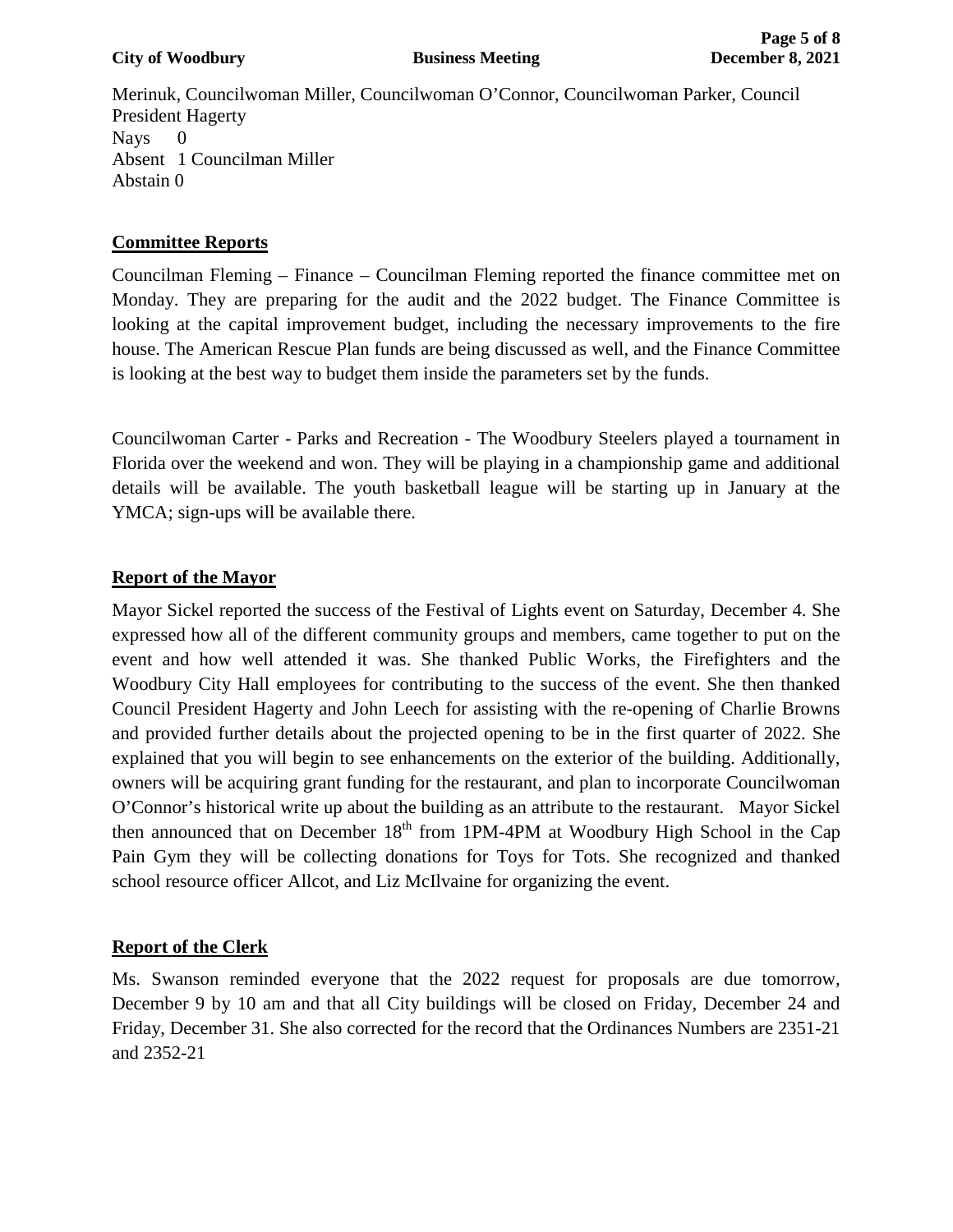#### **City of Woodbury Business Meeting December 8, 2021**

#### **Department Announcements**

Chief Ryan – Police Department – School Resource Officer Allcot put a lot of effort into the toy drive. They had an overwhelming response and with all the contributions, they will be able to supply numerous families with toys for the holidays. He highlighted that with Officer Allcot being bilingual; and sitting on the advisory board for the South Jersey Family Success Center, this has improved their outreach and engagement with more families in our community. He reported his attendance to a training today, with the Prosecutors office and Police Chief Association. He reported a large attendance to the training, as it focused on mental health for police officers. He expressed the training was very helpful and well received.

## **Unfinished Business**

No Unfinished Business.

#### **New Business**

Council President Hagerty explained that a residence on Leona Avenue is trying to convert from oil to gas heat. Leona Avenue was recently resurfaced which results in a 5- year moratorium, before the road opening can happen. Because this resident has a heating system that will not sustain through the winter, Council President Hagerty explained that this circumstance qualifies as an emergency and is brought before Council to allow for the necessary conversion. Council President Hagerty conferred with Mr. Scaffidi on the process to approve a motion. Councilman Merinuk asked if there was a survey needed. Mr. Brier answered

Councilman Merinuk made a motion to accept the street opening on Leona Avenue for the referenced address to convert from oil to gas heat. The motion was seconded by Councilman Fleming. The motion was approved by a unanimous voice vote.

#### **Open to the Public**

Councilwoman Parker made a motion to open to the public, seconded by Councilwoman Miller. Motion approved by unanimous voice vote.

Ray Angelini – 74 Lineman Ave – Mr. Angelini explained that Lineman Ave. and Golf Dr. had water mains recently installed. He explained that with the substantial amount of dredging done on this project, Mr. Angelini and other residents on these streets are not satisfied with the patchwork that was done and would like repairs made to the street and curbs. Councilman Fleming, Mr. Brier and Council President Hagerty responded and expressed plans to meet with the contractor to resolve the issues.

Tony Alevario – 522 Delaware St. – Mr. Alevario announced that he and Charlie Hughes are doing a coat drive for children next Tuesday 10AM at the church on Jackson Street. He welcomed families to come and provide information on sizes needed to be able to receive a coat.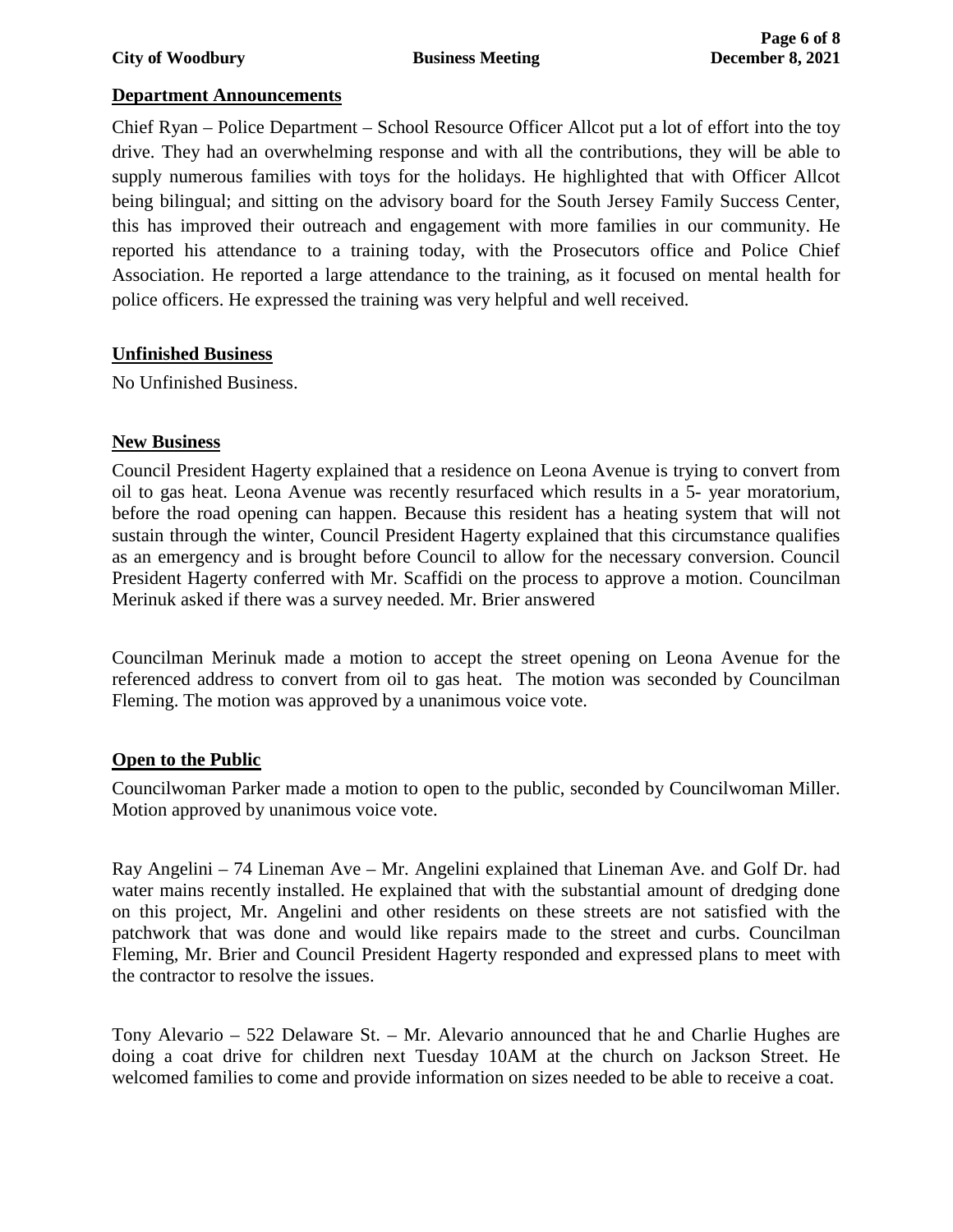Jared Hunter – 23 N. Drexel St. – Mr. Hunter announced his resignation as the Director of Heart and Soul. Mr. Hunter thanked Council for their support for the Heart and Soul Program and said he will still be involved in the City of Woodbury. Councilwoman O'Connor and Council President Hagerty thanked Mr. Hunter.

Gary Peirce – 333 Glover Street – Mr. Peirce expressed his displeasure and concern over the current coverage with the Fire Department. Mr. Peirce is disappointed in the Council's failure to take action, get the proper coverage as well as and the legal fees associated with the decisions made. He explained that with the lack of coverage the risk we are taking as a city. Mr. Peirce asked if there are any plans, or budgets for staffing. Mr. Peirce asked if it is true that the firefighters were told not to take vacation or sick days, and that all scheduled trainings have been canceled. He then expressed the severity of this issue if these things were true. Council President Hagerty responded and explained Council is working on solution and will provide updates at future meetings.

Art Barry – 32 Lineman Ave. – Mr. Barry echoed Mr. Angelini's concerns in regard to the patchwork on Lineman Avenue and Golf Drive. He expressed the immediate need for these roads to be fixed.

Mary Colleen Bailey Seeburg – 157 Leona Ave – Mrs. Seeburg asked when Leona Ave was resurfaced. Engineer Mr. Brier clarified. She asked if it was Leona Court, or Avenue which will need to be resurfaced for the property converting from gas to electric heat. Council President Hagerty clarified. She then introduced herself as the secretary of the soccer club and thanked Mayor Sickel and Public Works for their support, as their participation number have nearly doubled. She expressed her agreeance with the concerns surrounding coverage at the Firehouse as her neighbor had a house fire around this time last year. She then expressed that the signage as you enter Woodbury isn't welcoming like other towns, and she feels that there is an emphasis on the "targeted enforcement area" signs which takes away from the city's personality. She asked that we consider adding new welcome signage throughout the City as visitors come in. Mrs. Seeburg then addressed the corners of Lupton, Glover and West Centre as they have potholes that need to be fixed. She also addressed the old laundry mat on Morris Street that has visibly been neglected and asked for the building to be maintained. Lastly she reported that the school board is in the strategic planning phase and would like to see more members of Council involved with the process and attending these meetings.

Chuck Rose  $-306$  W. Center St.  $-$  Mr. Rose said that the council has tried to get more involved with the school board and the board has made it difficult for council to participate due to a lack of communication. Councilwoman Parker was in attendance to the meeting. He also announced that the YMCA basketball league is back, and is sponsoring it in partnership with the city and Red Eagle. He expressed how great this is for the youth and gave praise to the new executives of the YMCA. Councilwoman O'Connor echoed Mr. Roses praise for the YMCA.

Patrick Duff – 148 S. Broad St. – Mr. Duff explained him and his business partners are interested in opening a cannabis dispensary at the address and wanted to introduce themselves to Council.